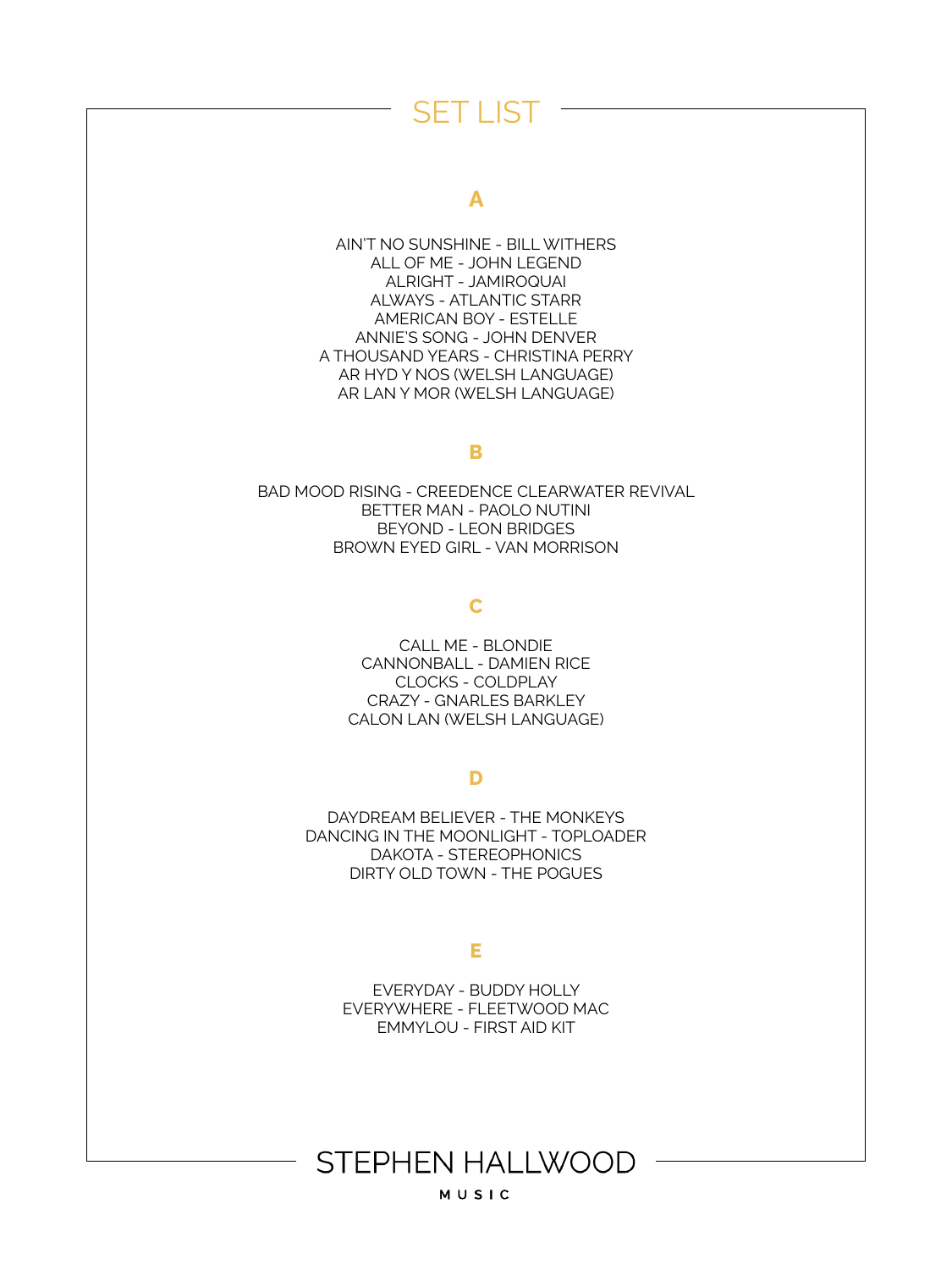#### **F**

FALLING SLOWLY - GLEN HANSARD FAIRYTALE OF NEW YORK - THE POGUES FEELING GOOD - NINA SIMONE FIELDS OF ATHENRY - THE DUBLINERS

#### **G**

GALWAY GIRL - THE HIGH KINGS GREEN EYES - COLDPLAY GIVE ME LOVE - ED SHEERAN GOLDEN BROWN - STRANGLERS GRAVITY - EMBRACE GREEN EYES - COLDPLAY GROW OLD WITH ME - JOHN LENNON

### **H**

HEY YA - OUTKAST HALF THE WORLD AWAY - OASIS HIGH - LIGHTHOUSE FAMILY HOLD MY GIRL - GEORGE EZRA HOTEL CALIFORNIA - EAGLES HOW LONG WILL YOU LOVE ME - WATERBOYS

### **I**

I FEEL IT COMING - THE WEEKEND I GOT YOU BABE - SONNY & CHER I JUST CANT GET ENOUGH - DEPECHE MODE I NEED A DOLLAR - ALOE BLACC I REALLY LIKE YOU - CARLY RAE JEPSEN INTO MY ARMS - NICK CAVE & THE BAD SEEDS

### **J**

JOLENE - DOLLY PARTON JUST THE WAY YOU ARE - BRUNO MARS

# **STEPHEN HALLWOOD**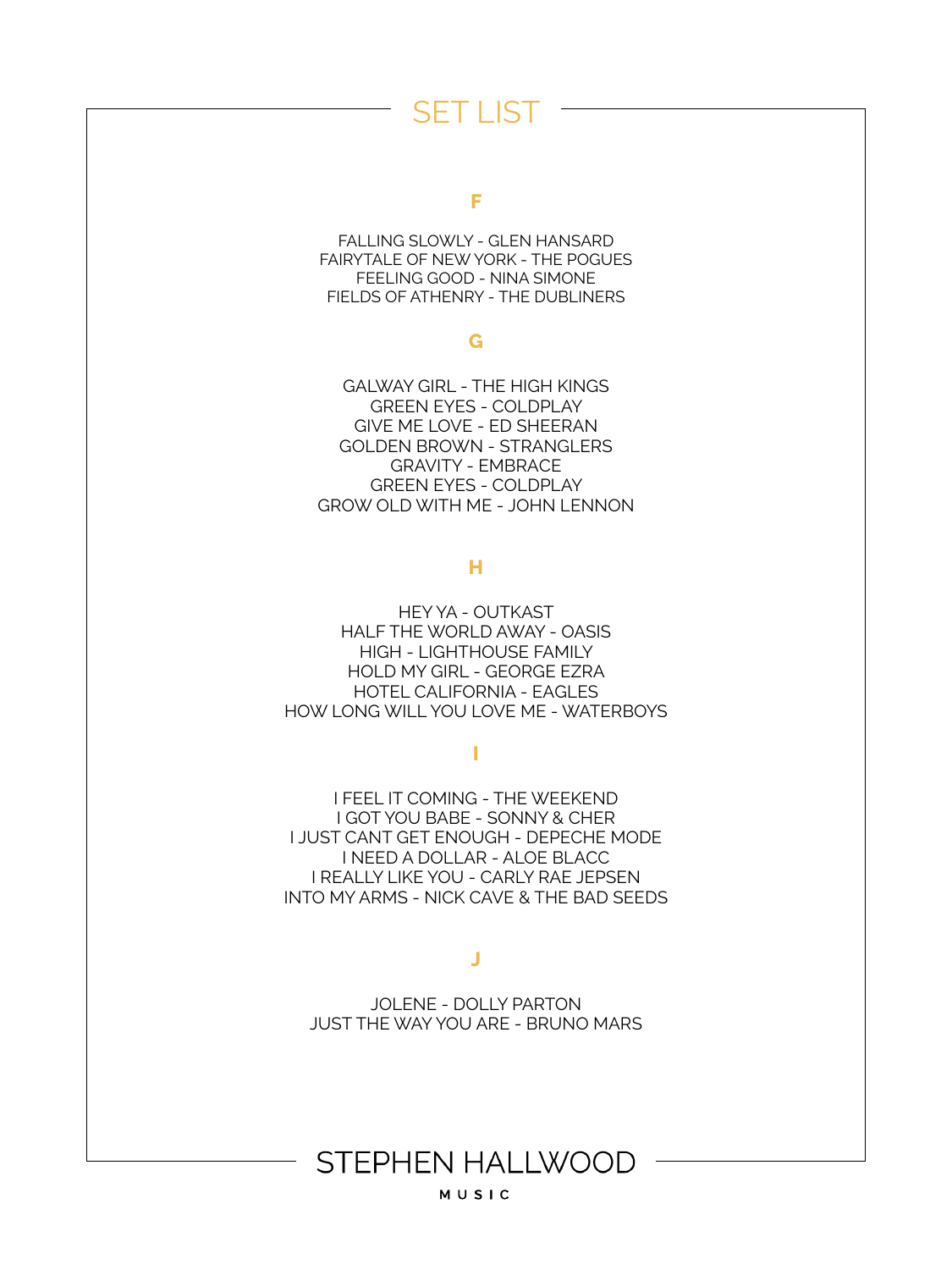#### **L**

LEAN ON ME - BILL WITHERS LEAVE THE LIGHT ON - TOM WALKER LET THERE BE LOVE - OASIS LETS STAY TOGETHER - AL GREEN LOVE SOMEONE - LUKAS GRAHAM

#### **M**

MAMA DO - PIXIE LOTT MAKE YOU FEEL MY LOVE - ADELE MANY OF HORROR - BIFFY CLYRO MAPS - (FREYA RIDING VERSION) MORE THAN THIS - ROXY MUSIC MR WRITER - STEREOPHONICS MYFANWY (WELSH LANGUAGE)

#### **N**

NO DIGGITY - (CHET FAKER VERSION) NOTHING ELSE MATTERS - METALLICA

### **O**

ONE DAY LIKE THIS - ELBOW ONLY WANT YOU - BRETT DENNEN

#### **P**

PURPLE RAIN - PRINCE PHOTOGRAPH - ED SHEERAN PLEASE RELEASE ME - ENGELBERT HUMPERDNICK

# **STEPHEN HALLWOOD**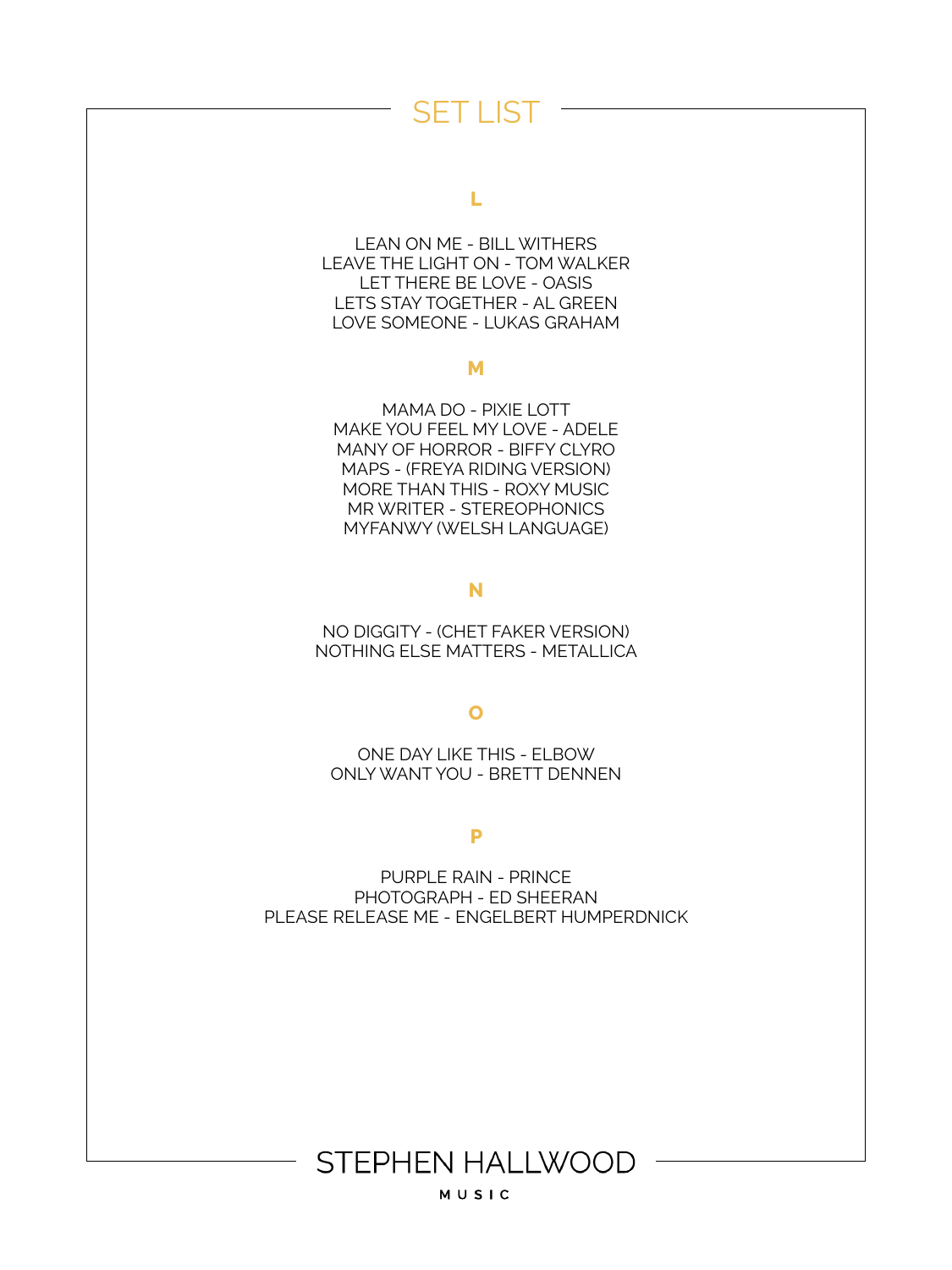#### **R**

REWRITE THE STARS - JAMES ARTHUR RIVER - LEON BRDGES ROCKET MAN - ELTON JOHN RUN - SNOW PATROL RUNAWAY - THE CORRS

#### **S**

SAIL AWAY -DAVID GREY SEX ON FIRE - KINGS OF LEON SHAKE IT OFF - TAYLOR SWIFT SHALLOW - BRADLEY COOPER & LADY GAGA SHE LOVES YOU - THE BEATLES

### **S**

SHOTGUN - GEORGE EZRA SITTING ON THE DOCK OF THE BAY - OTIS REDDING SKIN - RAG N BONE MAN SKINNY LOVE - BON IVER SOMEWHERE ONLY WE KNOW - KEANE SOMEWHERE OVER THE RAINBOW - ISREAL K SUNDAY - BLOC PARTY SPARKS - COLDPLAY STARS - SIMPLY RED STRONG - LONDON GRAMMAR SWEET CHILD OF MINE - GUNS N ROSES

#### **T**

TAKE ME HOME COUNTRY ROAD - JOHN DENVER TEARDROPS - MASSIVE ATTACK TENDER - BLUR THE NIGHT WE MET - LORD HURON THIS YEARS LOVE - DAVID GRAY THE MOTHER WE SHARE - CHVRCHES TIMES LIKE THESE - FOOFIGHTERS TILL THERE WAS YOU - THE BEATLES TOXIC - BRITNEY SPEARS TOOTHPASTE KISSES - MACCABEES

## **STEPHEN HALLWOOD**